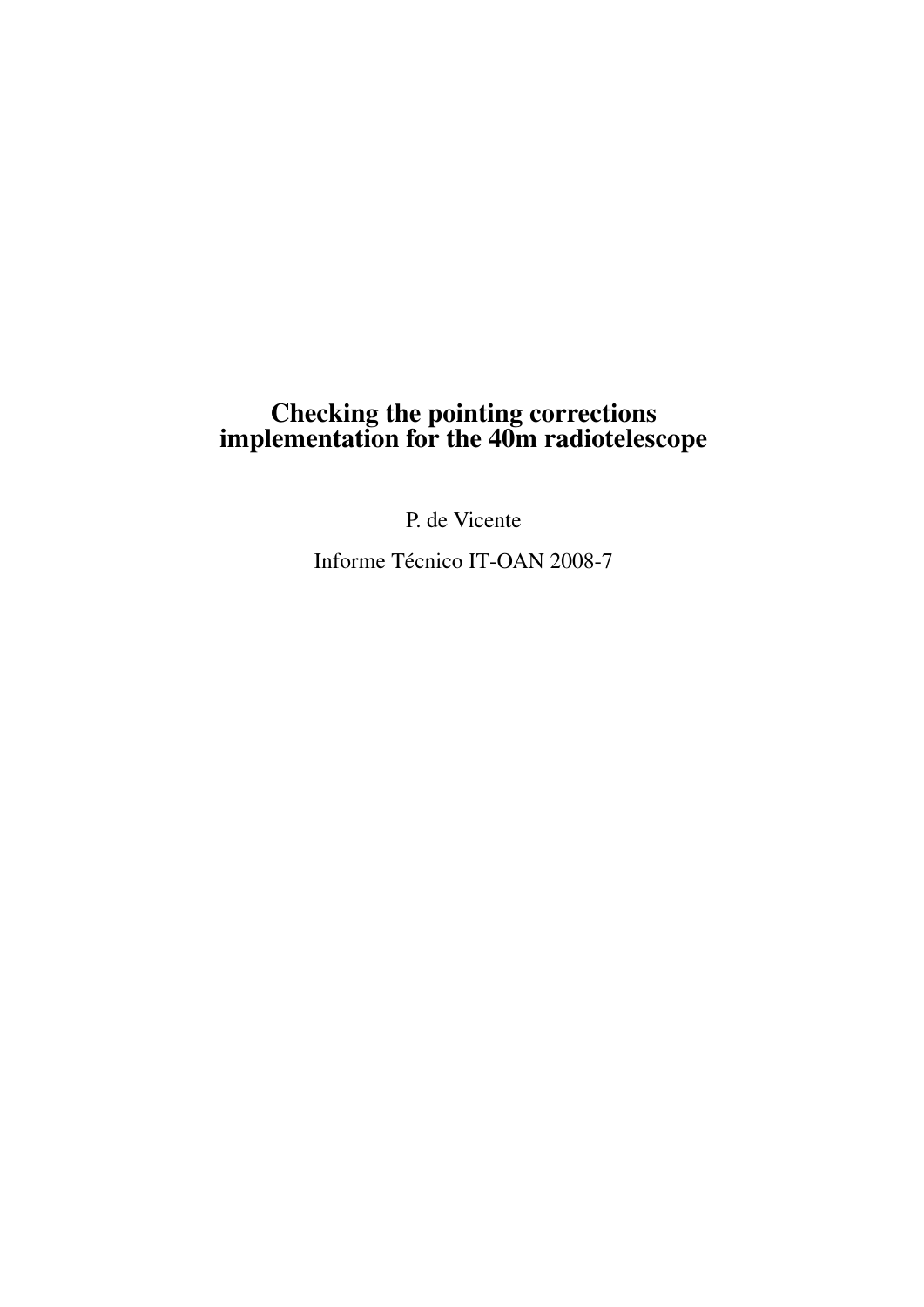## Revision history

| <b>Version</b> | Date | Author                                 | <b>Updates</b>                                                 |
|----------------|------|----------------------------------------|----------------------------------------------------------------|
| 1.0            |      | 18-04-2008 P. de Vicente First version |                                                                |
| 1.1            |      |                                        | 04-08-2009 P. de Vicente Added notes on collimation in azimuth |
|                |      |                                        | for manual pointing corrections                                |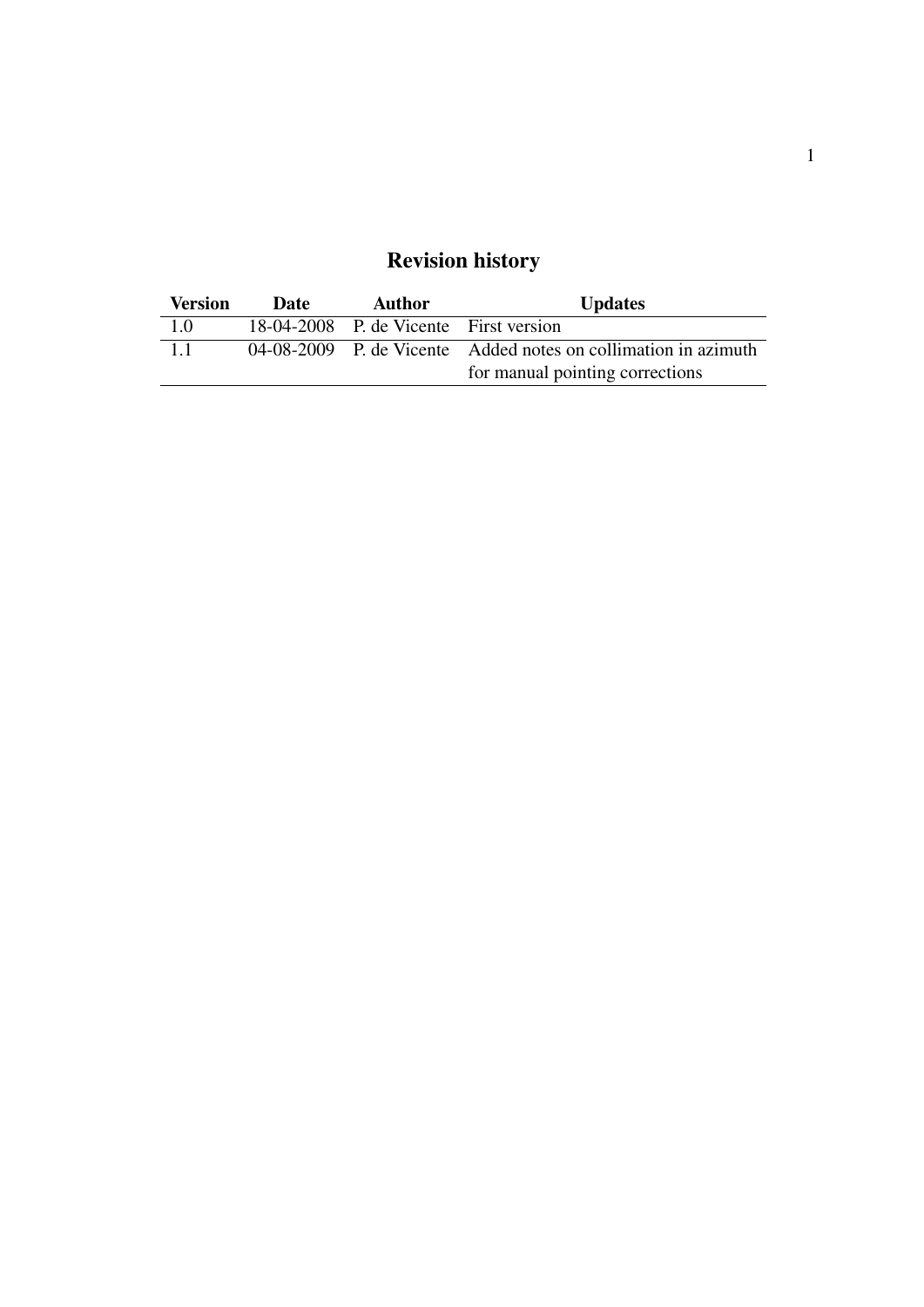# Índice

| 1. Introduction                                                                                                                | 3       |
|--------------------------------------------------------------------------------------------------------------------------------|---------|
| 2. Pointing corrections implementation in the ACU                                                                              | 3       |
| 3. Pointing corrections commands                                                                                               |         |
| 4. Pointing corrections check using an optical telescope<br>4.1. Manual pointing corrections: azimuth collimation. Version 1.1 | 7<br>-8 |
| 5. Primitive pointing model search with an optical telescope                                                                   | 9       |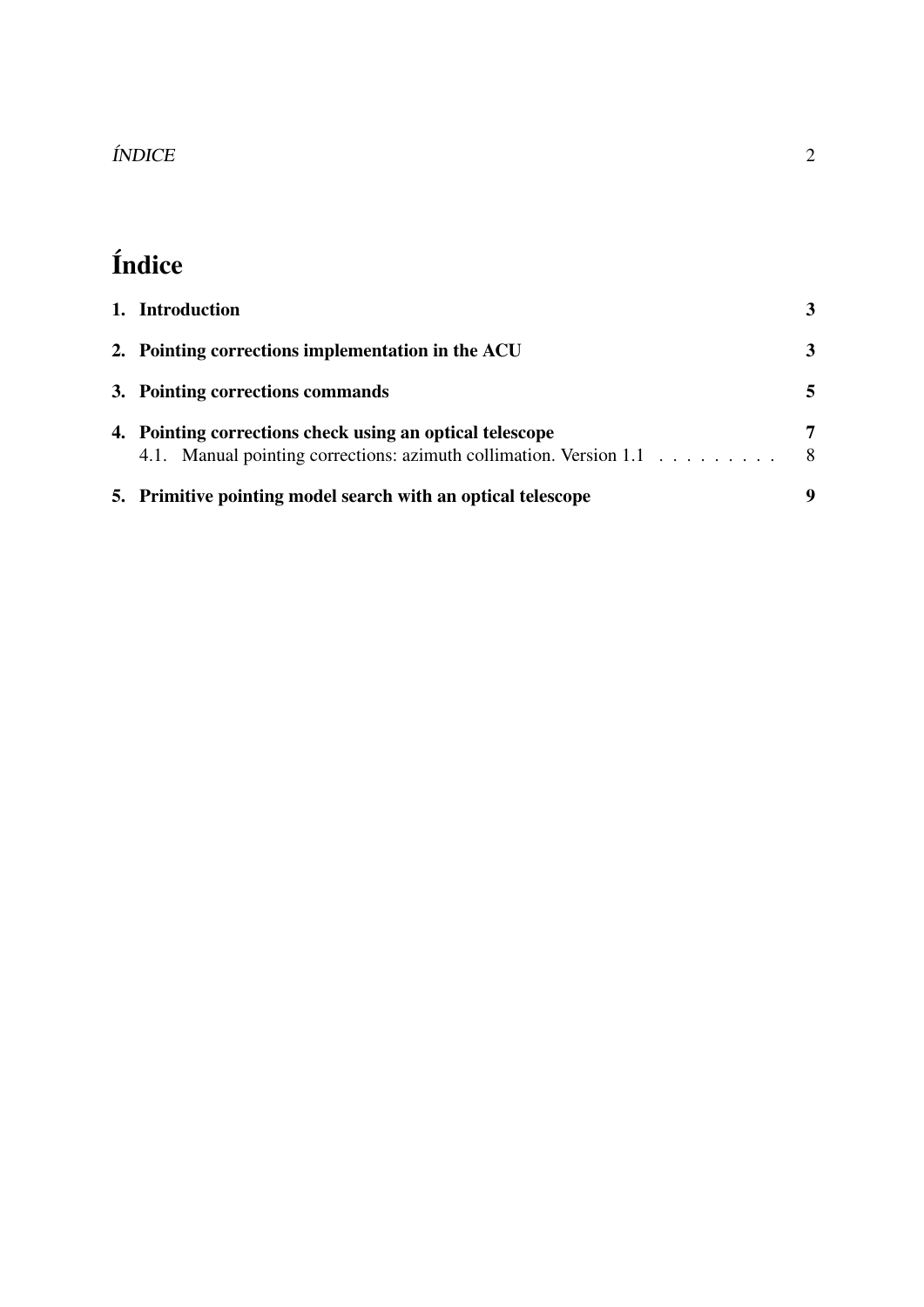## 1. Introduction

This report describes tests to check pointing corrections implemented by MT-Mechatronics following instructions given in report IT OAN 2003-7 and in report IT OAN 2007-26. A preliminary determination of the most significative pointing model parameters for the 40m antenna using an optical telescope is also included. Pointing corrections are currently implemented by three commands: manual pointing corrections, pointing model corrections and refraction corrections.

All the tests described here were performed after the first light with the 40 m described by de Vicente (2007). An estimation of the azimuth and elevation encoder errors was discovered then by trial and error and this estimation allowed to fulfill tests described here.

## 2. Pointing corrections implementation in the ACU

The 40 m antenna encoders indicate the antenna position in its own reference system. Protections that prevent the antenna reaching its limits in azimuth and elevation are referred to the encoder reference system. However azimuth and elevation must be referred to an ideal antenna (without instrumental errors) located on the Earth without atmosphere or at least without refraction effects. One must be able to recover the right ascention and declination of the observed source from horizontal coordinates, the antenna location and time (UTC). Observed azimuth and elevation are always stored in FITS files and hence must be referred to this ideal antenna system.

Let us suppose that antenna coordinates referred to the encoders system are  $(Az', El')$  and the same position referred to an ideal antenna system is  $(Az, El)$ . Both systems are related according to the following expression:

$$
Az = Az' + \Delta Az
$$

$$
El = El' + \Delta El
$$

If the encoder system had not pointing errors  $\Delta Az$  and  $\Delta El$  would be 0 and both systems would coincide.

When the antenna is used to observe sources in the sky, the observed errors  $\delta Az'$  and  $\delta El'$ are defined as the difference between the observed position ( $Az'_{obs}$ ,  $El'_{obs}$ ) and the commanded or theoretical position ( $Az'_{\text{cmd}}, El'_{\text{cmd}}$ ).

$$
\delta A z' = A z'_{\rm obs} - A z'_{\rm cmd}
$$
  

$$
\delta E l' = E l'_{\rm obs} - E l'_{\rm cmd}
$$

These errors are referred to the servo system since in an ideal antenna system the error is always 0 and the commanded and observed positions are the same:

$$
Az_{\rm cmd} = Az_{\rm obs}
$$

$$
El_{\rm cmd} = El_{\rm obs}
$$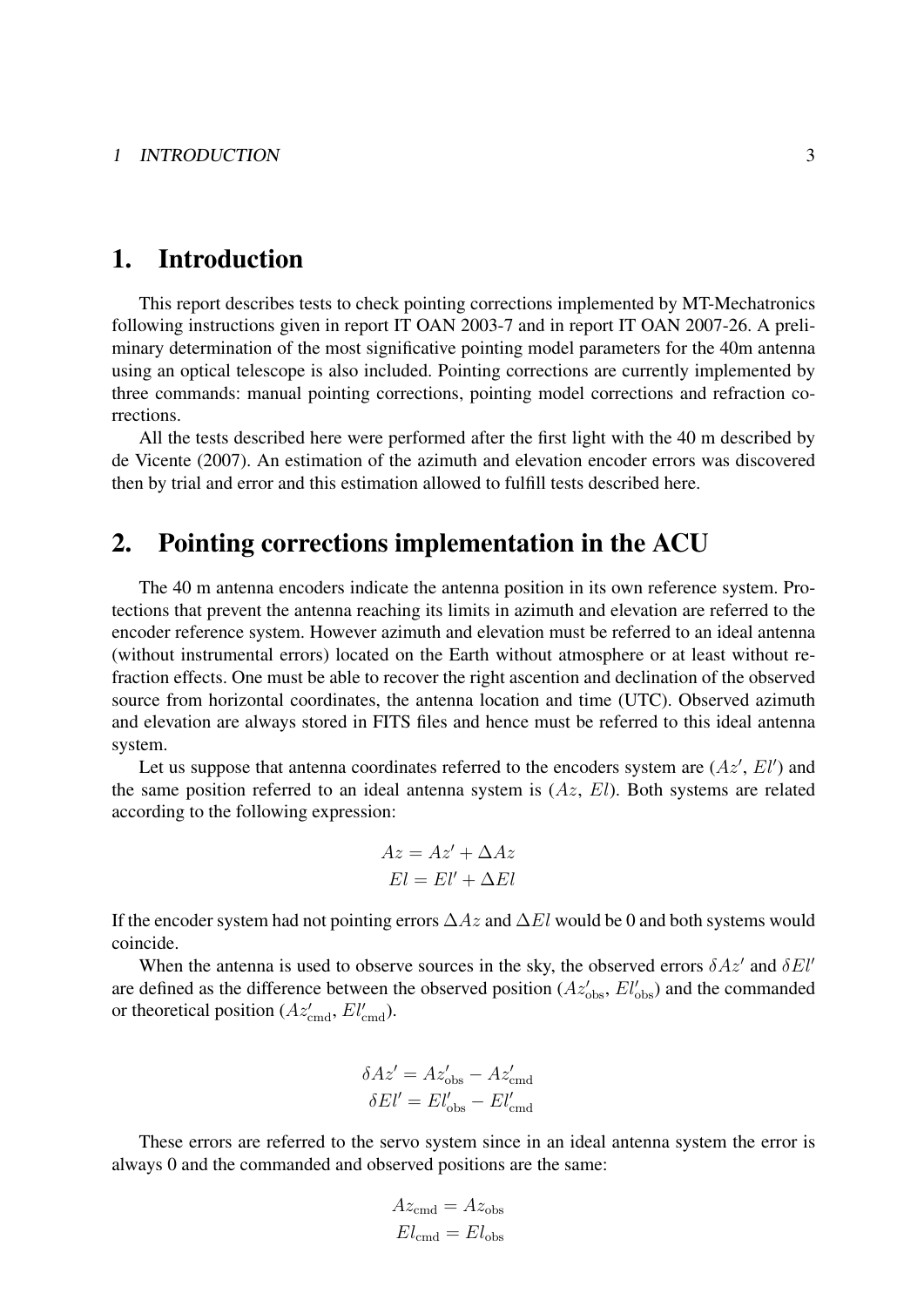It is obvious that the observed errors are exactly the difference between the ideal antenna reference system and the servo system since the commanded values are the same in both systems:

$$
Az_{\rm cmd} = Az'_{\rm cmd}
$$
  

$$
El_{\rm cmd} = El'_{\rm cmd}
$$

Hence:

$$
\Delta Az = -\delta Az'
$$
  

$$
\Delta El = -\delta El'
$$

There are two ways to correct the observed errors inside the ACU:

The astronomer commands the coordinates in the ideal reference system. The commanded values are transformed to the servos reference system inside the ACU adding the observed error:

$$
Az'_{\rm obs} = Az_{\rm cmd} + \delta Az'
$$

$$
El'_{\rm obs} = El_{\rm cmd} + \delta El'
$$

The new values,  $Az'_{\rm obs}$ ,  $El'_{\rm obs}$  are commanded to the servos.

• The readout from the encoders is corrected by substracting the observed error, and the commanded values (in the ideal reference system) are injected in the servos:

$$
Az_{\text{ideal}} = Az'_{\text{servo}} - \delta Az \tag{1}
$$

$$
El_{\rm servo} = El_{\rm servo}' - \delta El \tag{2}
$$

and the antenna moves until:

$$
Az_{\text{ideal}} = Az_{\text{cmd}}
$$

$$
El_{\text{ideal}} = El_{\text{cmd}}
$$

MT-mechatronics implemented the second method in the ACU, and azimuth and elevation values are displayed in the LCP and in the status message referred to an ideal system once a pointing model is loaded. If no pointing model, manual pointing corrections and/or refraction is loaded, the reference system is the encoders' one. When any of the previous corrections are loaded the antenna moves to the new position until the LCP shows the same azimuth and elevation values as before loading them. If a positive correction is applied to azimuth or elevation the antenna instantly shows a lower value than before the correction, as expected from equations 2 and 1, until the previous position is reached.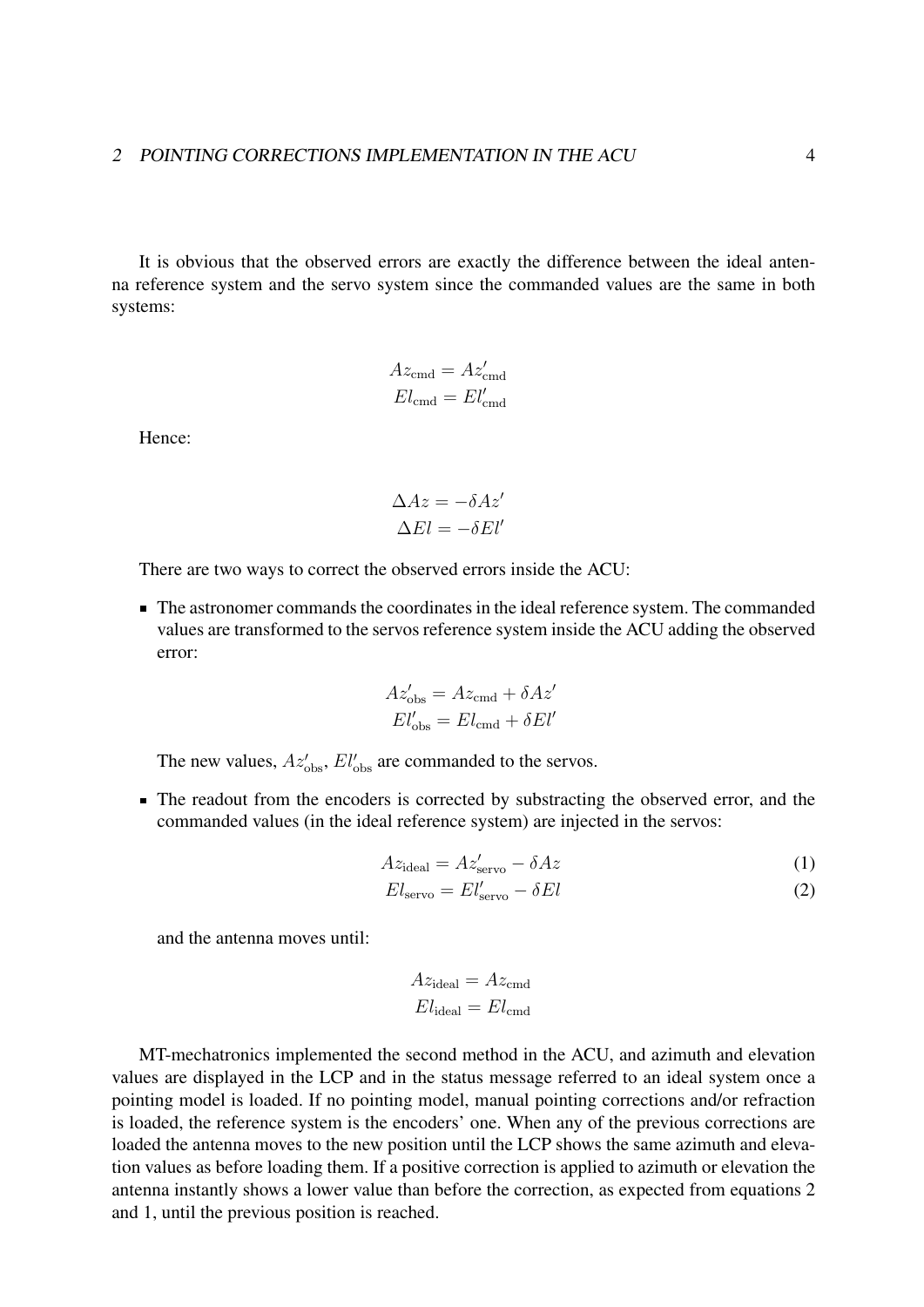

Figura 1: Azimuth and elevation before and after loading a pointing correction in the ACU. The jump is due to a change of the reference system. The antenna moves to the original commanded position (45, 70) in the new reference system after the change. The buggy behaviour described in 4.1 was still present.

See 1 for an example. Antenna position (azimuth and elevation) is displayed versus time. The antenna is at (45,70) before the pointing correction. When the correction is loaded there is a jump and then the antenna moves to (45,70) in the new reference system.

The pointing correction is also easily seen in the LCP when the antenna is stowed. For example, if there is no pointing model the stow position will be (45, 89.57). If a pointing model is loaded in the ACU, the stow position will differ from the previous values. To avoid confusion the current antenna component resets the pointing model, any manual pointing correction and refraction correction everytime the antenna is sent to stow position. In any case refraction has a negligible contribution at 89.57 degrees elevation.

## 3. Pointing corrections commands

The ACU provides three commands to correct the pointing of the 40m antenna and all of them are implemented as described in the previous section. These commands are included in the ACU component and are briefly described below:

• Manual pointing correction. The IDL command is:

```
pointingCorrection(in cmdPointingCorrectionMode azPointCorrMode,
       in cmdPointingCorrectionMode elPointCorrMode,
       in double pointingCorrectionAz,
       in double pointingCorrectionEl)
```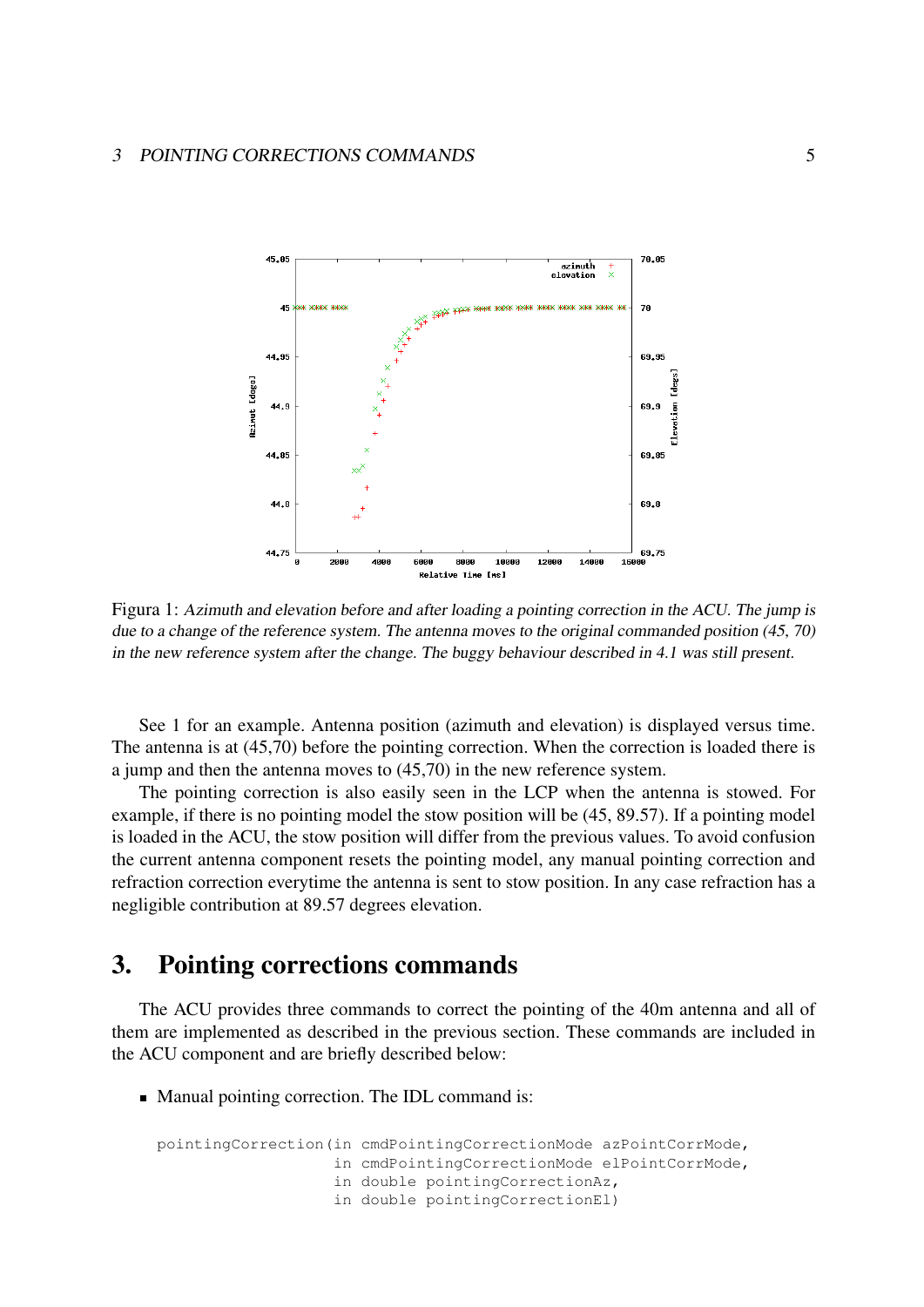#### 3 POINTING CORRECTIONS COMMANDS 6

where azPointCorrMode and elPointCorrMode are the correction modes and they may take the following values:

- RELATIVEpc. Corrections are summed to previous ones entered by this same command.
- ABSOLUTEpc. Previous corrections by this same command are disregarded and the new ones are taken into account.

In both cases these corrections are added to the other two pointing correction commands. pointingCorrectionAz and pointingCorrectionEl are the pointing corrections to be applied in degrees. The allowed range is  $[-3^\circ, 3^\circ]$ .

Note on version 1.1: This command was modified by MT-Mechatronics as requested by OAN in 2008 so that the azimuth correction is the horizontal angle in the sky. Hence the correction in the servo system should be:

$$
\delta Az_0 = \frac{\delta Az}{\cos El} \tag{3}
$$

and it constantly depends on the elevation of the antenna.

Refraction correction. This command is described by de Vicente 2003. The algorithm is as follows:

$$
\delta El = R_0 \text{ abs} \left[ \tan(90^\circ - El - \frac{B_1}{El + B_2}) \right] \tag{4}
$$

where El is the elevation and  $R_0$ ,  $B_1$  and  $B_2$  are parameters which depend on the current weather conditions. Units for  $R_0$  are arcsecs and degrees for  $B_1$  and  $B_2$ . This correction is appliable for radio observations and should be used with care when observing in the visible part of the spectrum. Up to 40 arcsecs of error at 10 degrees is made if this algorithm is used to correct at optical wavelenghts (see Planesas 2007).

The IDL command is:

```
pointingModelMeteorologicalData(in cmdRefractionCorrectionMode rcm,
                    in double b1,
                    in double b2,
                    in double r0)
```
where rcm may take the following values:

- USENEWVALUES rc Values passed as parameters are used for the correction.
- USEDEFAULTSrc Default values, 0, are used and passed parameters are ignored.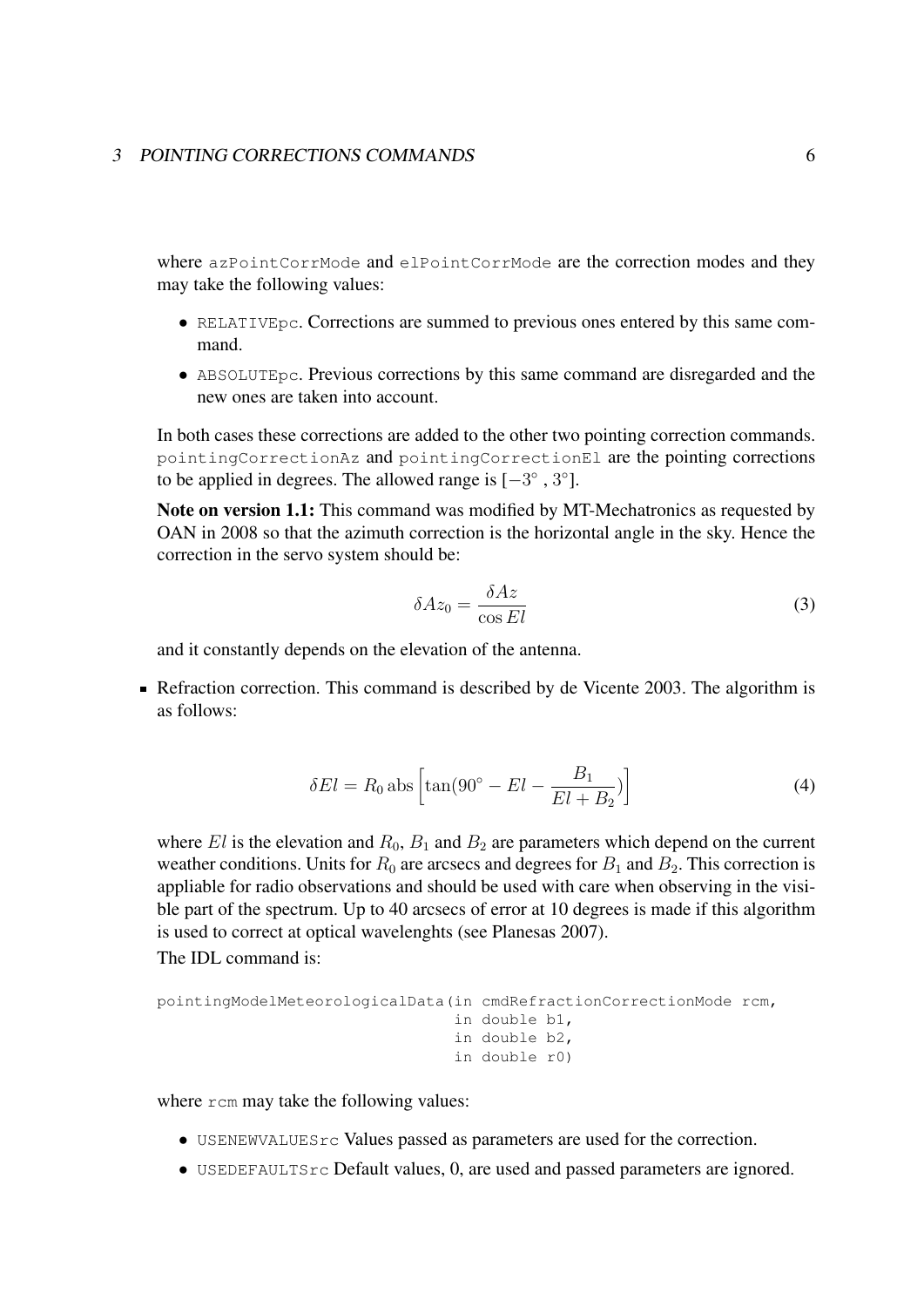• Pointing model correction.

The signs of some pointing model parameters described by de Vicente 2003, were modified in the ACU in 2007, and the final pointing algorithm to be used is the one described in de Vicente 2007c. We include it here for simplicity:

$$
\delta Az = P_1 + P_2 \sec El + P_3 \tan El - P_4 \cos Az \tan El + P_5 \sin Az \tan El \quad (5)
$$
  

$$
\delta El = P_7 + P_4 \sin Az + P_5 \cos Az + P_8 \sin El + P_9 \cos El \quad (6)
$$

Each parameter is described throughly by de Vicente 2007c. The IDL command is:

```
pointingModelParameter(in cmdPointingModelMode pmm,
           in pointingParameters pps)
```
where pmm can take the following values:

- defaultPM. Use default values (usally 0). Parameters are ignored. Default values are set by MT-Mechatronics.
- newPM. Use new parameters, that is, passed parameters.

and pps is a sequence of 9 doubles. Units are arcsecs. The maximum allowed correction is 2 degrees.

The total pointing correction in azimuth and elevation from the three previous commands is displayed in the ACU status message. Individual contributions are not included in the ACU status message.

In order to check if the pointing corrections (values and signs) were correctly implemented, observations with the optical telescope were performed. The results are summarized in next section.

## 4. Pointing corrections check using an optical telescope

We tested the current pointing model using the optical telescope and a CCD camera described in report IT-OAN 2007-25, while observing Venus. The procedure to check pointing corrections was done in several steps:

1. Venus was centered in the center of the optical CCD crosshair, using the ACU command which allows to add az and elevation offsets, and taking into account that all pointing parameters were 0. The IDL command for the  $\circ$ anAcu40m component that allows to add relative offsets to the main drives is:

mainDriveOffset(in cmdOffsetModeMD azOffM, in cmdOffsetModeMD elOffM, in double azOffset, in double elOffset)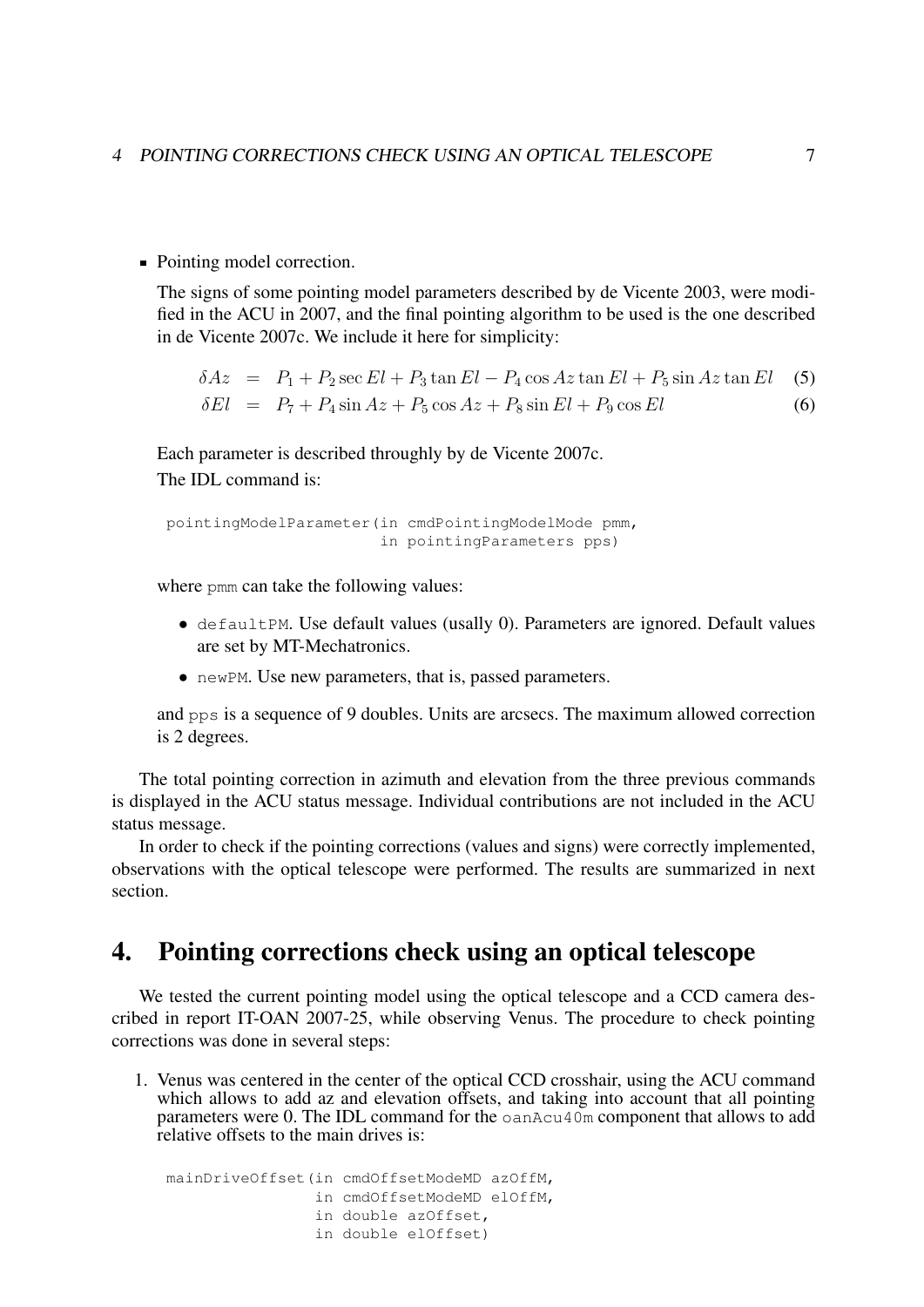where azOffM and elOffM can take the following values:

- relative offsets to the current value (relOffsetMD,
- absolute offsets (absOffsetMD
- $\blacksquare$  clear the offsets to  $0$  (clearOffsetMD).

and azOffset and elOffset are the offsets used in degrees.

Let  $\text{OffAz}_i$  and  $\text{OffEl}_i$  be the required offsets to center Venus in the CCD when refraction and the pointing model are not active in the ACU.

- 2. The pointing correction parameter (could be refraction, manual pointing or pointing model) to be checked was set to 1000 arcsecs. After applying the change, the antenna moved and Venus was off the center of the crosshair.
- 3. Venus was recentered again using the same command as in the first item. Let  $\text{OffAz}_f$  and  $\text{OffE1}_f$  be the required offsets to center Venus again.
- 4. Both offsets, the final one and the original one were substracted and a pair of values were obtained:

 $\delta$ OffAz = OffAz<sub>f</sub> – OffAz<sub>i</sub>  $\delta$ OffEl = OffEl<sub>f</sub> – OffEl<sub>i</sub>

5. These values were compared with the expected ones ( $\delta Az$  y  $\delta El$ ) according to 5 and 6 if we were checking the pointing model or according to 4 if refraction was being checked.

Table 1 summarizes the tests performed in December 10th 2007, using the pointing correction command, the refraction command and the pointing model command from the ACU. Conclusions:

- The sign of the pointing corrections seems to be correct in all cases.
- The magnitude of the pointing corrections is close to the expected values, except for parameters  $P_8$  and  $P_9$ , which seem to be exchanged in the algorithm implemented in the ACU.

MT-Mechatronics corrected the latter error by the time this report was written, and currently the pointing model algorithm seems to work correctly.

#### 4.1. Manual pointing corrections: azimuth collimation. Version 1.1

After the tests described previously, the author requested a modification in the manual pointing correction command to use azimuth collimation corrections instead of azimuth correction in the servos. Azimuth collimation is the horizontal angle in the sky and it is related to azimuth as expressed in equation 3. The implementation is easier to be done in the ACU since elevation has to be constantly read and used for the correction.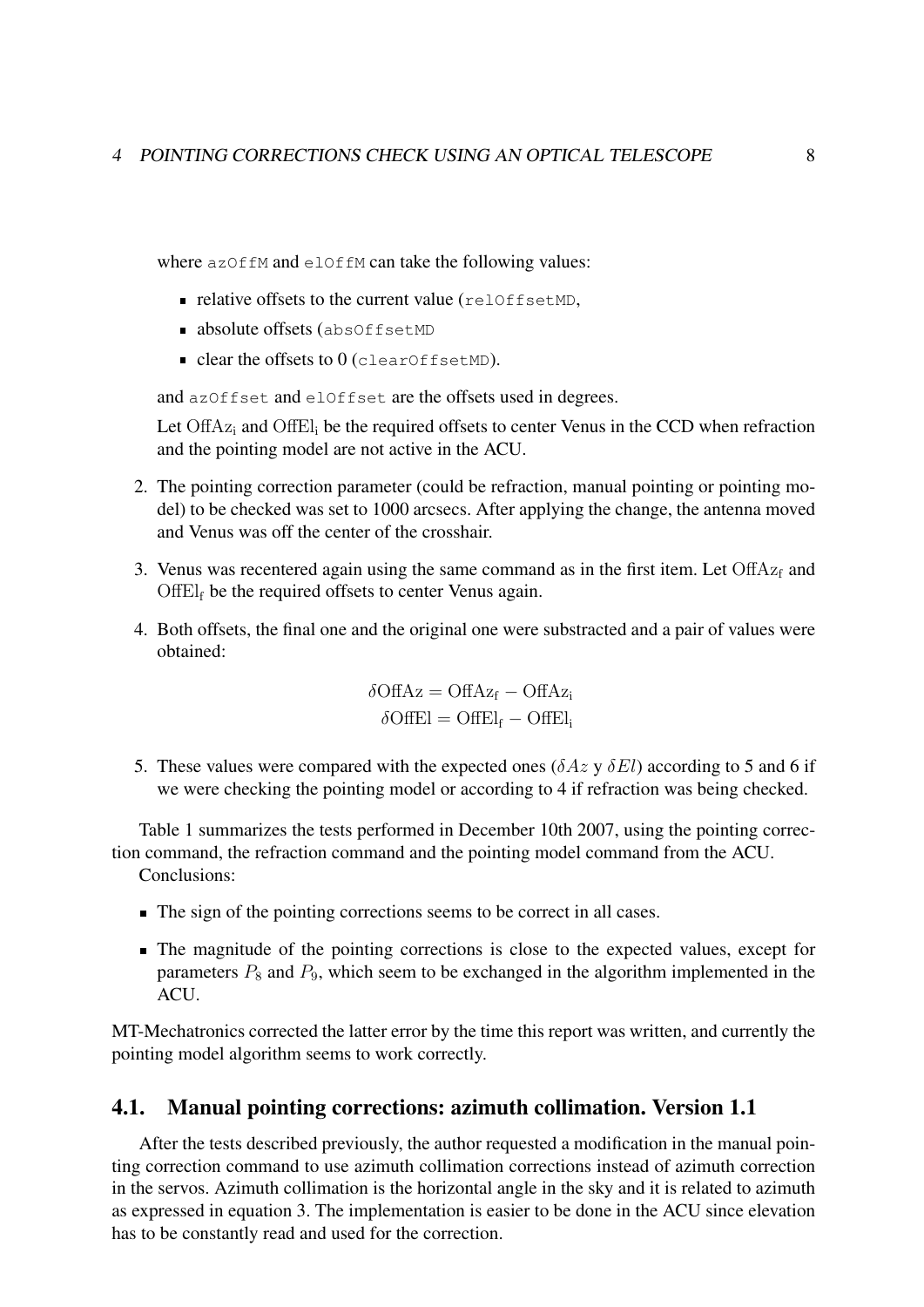| $Az$ (°) | El (°) | Parameter / Value (") | $\delta$ OffAz $($ ") | $\delta$ OffEl (") | $\delta Az$ (") | $\delta El$ (") |
|----------|--------|-----------------------|-----------------------|--------------------|-----------------|-----------------|
| 180.0    | 38.1   | $P_1 = 1000''$        | $-1010$               | $\theta$           | $-1000$         | $\Omega$        |
| 188.6    | 37.0   | $P_2 = 1000''$        | $-1260$               | $\theta$           | $-1236$         | $\Omega$        |
| 192.0    | 36.6   | $P_3 = 1000''$        | $-740$                | $-5$               | $-742$          | $\Omega$        |
| 194.0    | 36.5   | $P_4 = 1000''$        | $-720$                | 235                | $-720$          | 241             |
| 195.6    | 36.4   | $P_5 = 1000''$        | 200                   | 955                | 200             | 963             |
| 185.2    | 37.4   | $P_7 = -2780''$       | $\Omega$              | 2790               | $\Omega$        | 2780            |
| 197.9    | 35.5   | $P_8 = 1000''$        | $\Omega$              | $-815$             | $\Omega$        | $-581$          |
| 213.1    | 31.0   | $P_9 = 1000''$        | $\Omega$              | $-530$             | $\theta$        | $-857$          |
| 184.0    | 37.4   | $pcorrAz = 780''$     | $-1010$               | $\theta$           | $-981$          | $\Omega$        |
| 184.0    | 38.1   | $pcorrEl = -2790''$   | $\Omega$              | 2790               | $\theta$        | 2790            |
| 213.8    | 30.9   | Refraction = $95.5''$ | $\Omega$              | 75                 | 0               | 95.5            |

Cuadro 1: Columns 4 and 5 are the corrections applied to compensate for the antenna movement after applying corrections on column 3. Columns 6 and 7 list the expected values to compensate for the corrections applied on column 3. Observations were performed on Venus. Applied offsets can have errors as big as  $\pm 15$  arcsecs.

After the implementation by MT-Mechatronics the command was tested. Figure 2 shows an interesting behaviour from the test. When a manual pointing correction in azimuth (600 arcsecs) was included and the antenna moved from 30 degrees elevation to 80 degrees elevation, azimuth showed an oscillation that repeated each ∼ 6 degrees. This was an implementation bug: elevation was not converted from degrees to radians.

The bug was fixed in the ACU and the command currently works correctly.

## 5. Primitive pointing model search with an optical telescope

The first pointing offsets were determined by pointing the antenna towards the moon, and adding experimental offsets in steps of 900 arcsecs, until the image was centered in the CCD. On October  $4<sup>th</sup>$  2007 a series was done around Az, El = (260 degs, 49 degs). Measured offsets were (0, -2300 arcsecs).

In order to obtain a simple model we assumed that the most important contributions to pointing errors came from parameters  $P_1$ ,  $P_2$  and  $P_7$ , which arise from encoder offsets and collimation errors respectively.  $P_7$  has a strong influence depending on elevation and in order to make tests with the antenna at different elevations this parameter should be determined as soon as possible. We assumed that the pointing model could be written as a first approximation as:

$$
\delta Az = P_1 + P_2 \sec El \tag{7}
$$

$$
\delta El = P_7 \tag{8}
$$

taking into account that  $P_4$ ,  $P_5$ ,  $P_8$  and  $P_9 \ll P_7$ , which cannot be justifed by the time this was assumed, but can be accepted as the first step of an iterative process.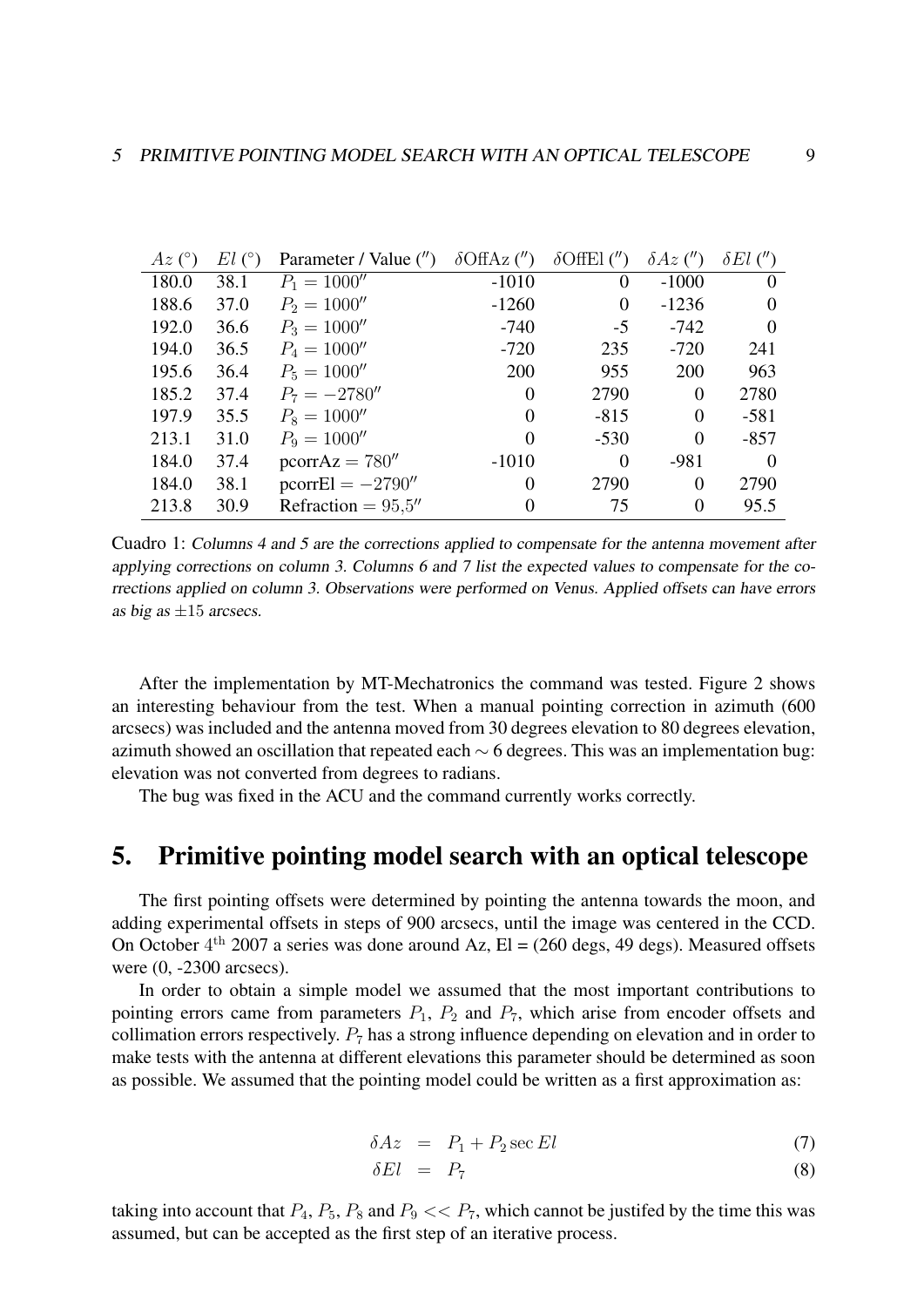

Figura 2: Elevation versus azimuth while moving the antenna from 30 degrees to 80 degrees elevation. A manual pointing correction of 600 arcsecs was applied. This shows an implementation bug in which degrees have not been converted to radians. The bug was fixed.

Vega was observed at two different positions in the sky and offsets were applied to the main drives to place the star in the center of the CCD crosshair. The difference between the applied azimuth offsets allows to estimate  $P_2$  once the elevation is known:

$$
\Delta Az = \delta Az_1 - \delta Az_0 = P_2 \sec El_1 - P_2 \sec El_0 \tag{9}
$$

(10)

and

$$
P_2 = \frac{\delta A z_1 - \delta A z_0}{\sec El_1 - \sec El_0}
$$
\n
$$
\tag{11}
$$

(12)

Results are summarized in table 2.

|     |     | $Az$ (°) $El$ (°) $\delta Az$ (") $\delta El$ (") |         |
|-----|-----|---------------------------------------------------|---------|
| -82 | -64 | -480-                                             | -2400   |
| -87 | 71  | -1680                                             | $-2250$ |

Cuadro 2: Columns 1 and 2 are Vega's azimuth and elevation. Columns 3 and 4 are offsets entered at the antenna to center the star in the crosshair.

 $P_2$  was estimated to be  $-1518''$  and  $P_1 = 3125''$ .  $P_7 \simeq -2300''$ . This correction allowed to make tests with the optical telescope at a wide range of elevations. The different offsets applied at elevations of 64° and 71° show that discarded pointing parameters cannot be neglected.